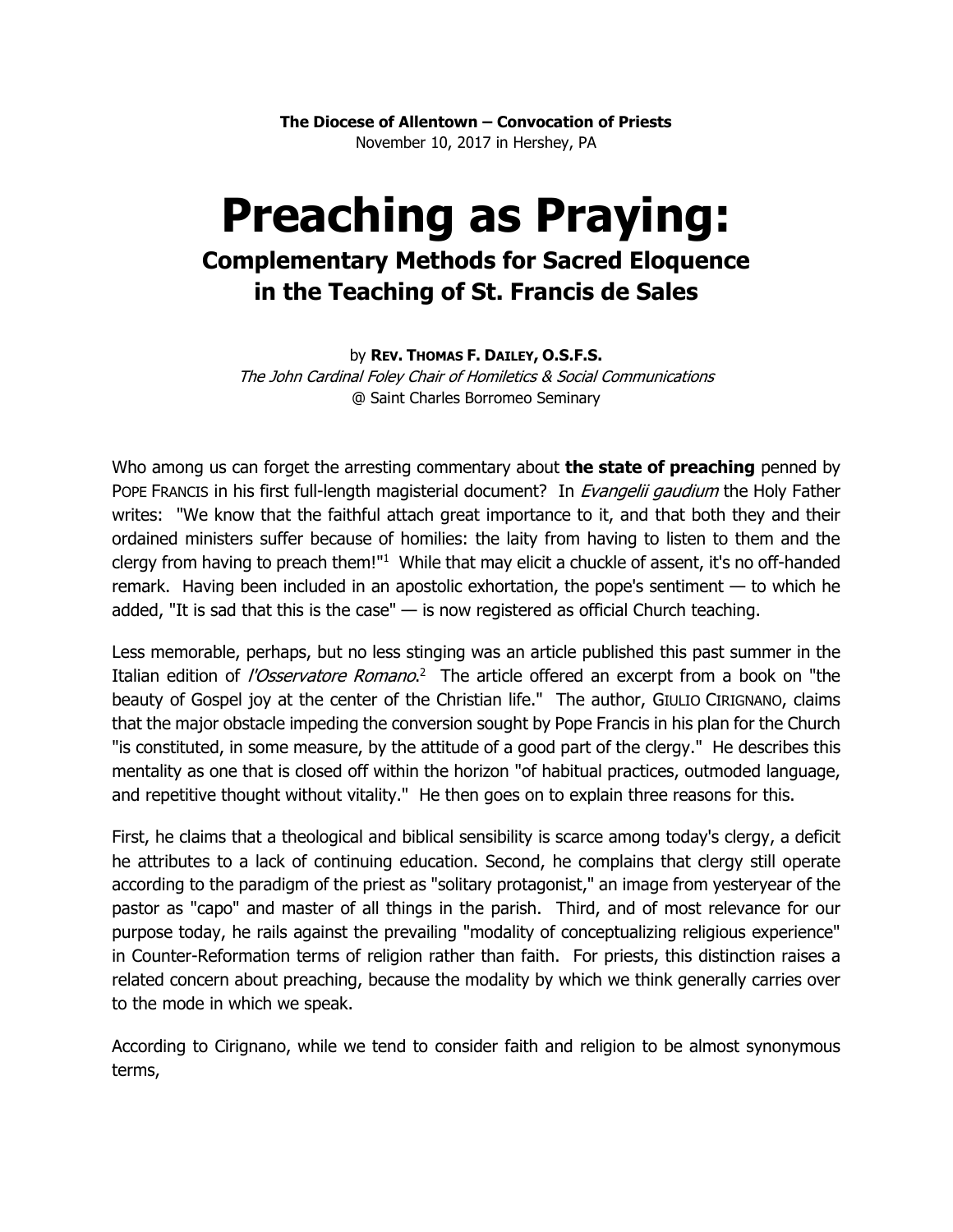in reality, they are profoundly different experiences. … the God of religion is, more or less, (a) projection of man, of his thoughts, his fears, his needs. It is a hypothetical god. Faith has an entirely different origin. It is the acceptance (or reception) of a humanly unthinkable event. In the experience of faith, it is not, in the first place, man who goes toward God, but the opposite. God renders himself able to be experienced by man, who is invited to accept (or receive) him. Faith is the emptying of man and the fullness of God, in whom man finds his complete dignity.

And Cirignano concludes that "When the priest is marked too much by a religious mentality and too little by a clear faith, then everything becomes more complicated because he risks remaining a victim of many things invented by man concerning God and his will. When it is man talking about God, he does so as man, imagining, hypothesizing, and sometimes replacing Him (God)."

Rest assured, I do not present these criticisms as an indictment of any or all of you here! I know better from my decades of ministering along with you in the diocese of Allentown.

But Pope Francis and his commentators do give us pause to reflect, individually and collectively, on the communicative aspect of our priestly mission. Particularly with regard to our preaching, the question is a valid one. Do we speak more about religion or faith? Are our words from the pulpit more about the human or the divine, more about what people can and should do, or about what God has done and continues to do for us?

The significance of that dichotomy leads to my presentation today, which I am grateful that Msgr. Finelli invited me to give. What I would like to propose is an alternative to Cirignano's lament about how clergy think and speak. He argues that talk of religious experience today suffers from being an outmoded remnant of Counter-Reformation thinking. But what I'd like to suggest to you is that it's actually one of the great Counter-Reformation preachers — ST. FRANCIS DE SALES (1567-1622) — who offers clergy a model of sacred eloquence. In fact, the saint's conception of the preacher's work finds close parallels to the modality of thinking and speaking promoted by the pope with the same name.<sup>3</sup> My thesis, then, is that when we appreciate preaching as praying, through the complementary methodologies expounded by St. Francis de Sales, we will have at our disposal an inspired means for effectively communicating the Good News of religious faith. Undertaking our priestly ministry in this way, neither we nor our people will have to suffer any more from homilies!

\_\_\_\_\_\_\_\_\_\_\_\_\_\_\_\_\_\_\_\_\_\_\_\_\_\_\_\_\_\_\_\_\_\_\_\_\_\_\_\_\_\_\_\_\_\_\_\_\_\_\_\_\_\_\_\_\_\_\_\_\_\_\_\_\_\_\_\_\_\_\_\_\_\_\_\_\_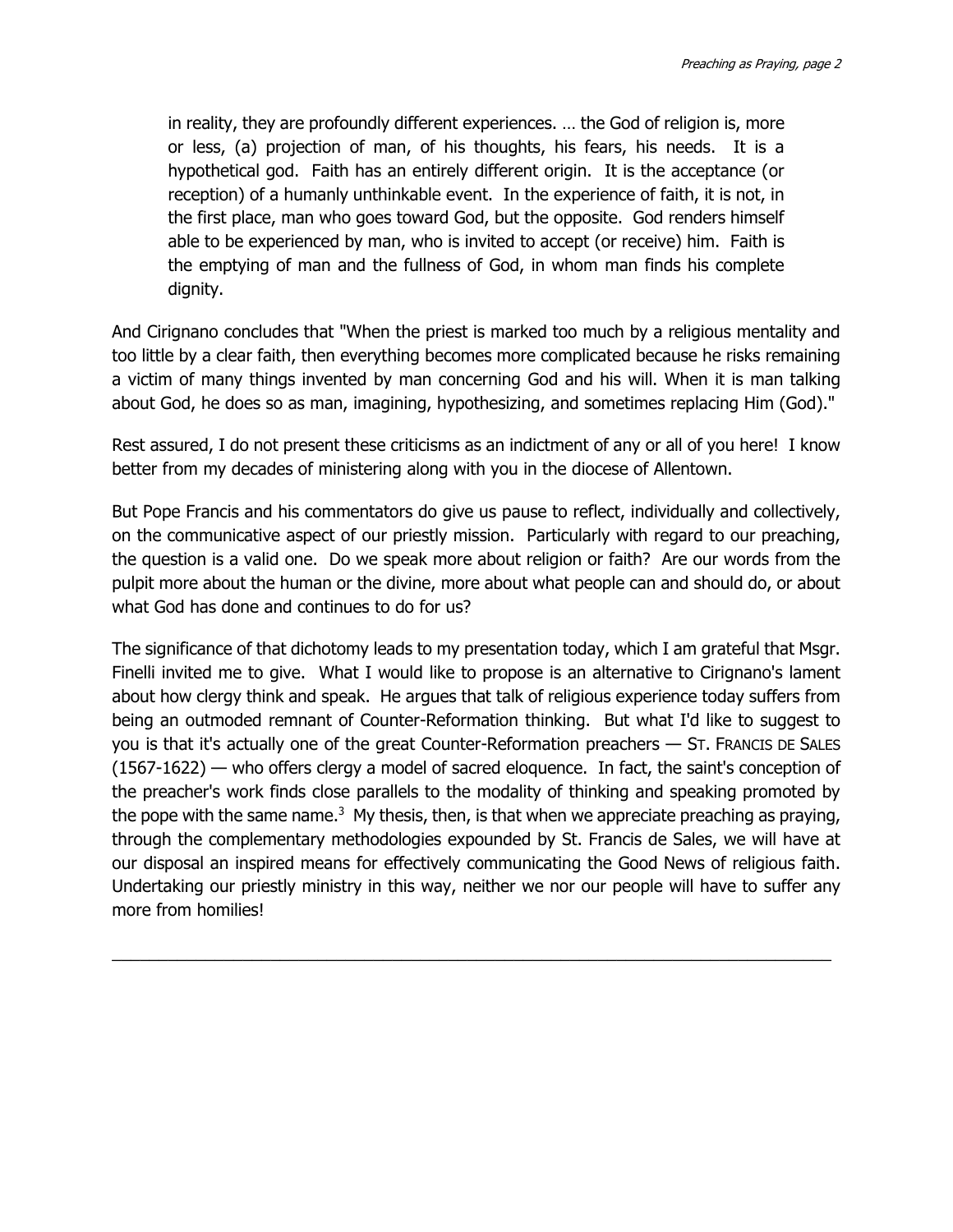Undoubtedly you all know of **St. Francis de Sales** as a Bishop & Doctor of the Church. His renown comes primarily from his authorship of the *Introduction to the Devout Life*, a religious best-seller that has never been out of print since it first appeared in 1609. In the second part of that classic guide to holiness, he spells out a simple approach to prayer that makes meditation do-able for the masses and not just an exercise for contemplative monks and nuns.

What you may know less about is his prominence as a preacher. In the decree by which he was named a Doctor of the Church, Pope Pius IX hailed him in these words:

Through his teaching he handed down the most insightful maxims and was successful in restoring the dignity of sacred eloquence damaged by the evil of the times to the ancient splendor exemplified by the Holy Fathers; learned speakers emerged from this school and abundant benefits redounded to the entire church because of them. And so Francis is regarded by all as both restorer and teacher of sacred eloquence.<sup>4</sup>

In the interest of time, I'll forego the historical arguments that support those papal accolades. Suffice it to say that Francis de Sales was so highly esteemed for his skills as a preacher that he is credited with converting an entire region by his words and was invited to deliver sermons for liturgical seasons in churches and dioceses throughout France.

The saint also theorized about the art of ecclesial oratory in a short treatise called On the Preacher and Preaching.<sup>5</sup> He had composed it as a letter in response to a newly-appointed bishop who asked for his advice. In that work we find pearls of wisdom that remain pertinent for those who take to pulpits today. For example, he opines that "The supreme art [of preaching] is to have no art" since "To love well is sufficient for speaking well." He also claims that if we "say marvelous things, but do not say them well, then "they are nothing," whereas if we "say only a little but say it well," then we will have said "very much." And then there's my favorite bit of advice, when he tells the new bishop, "if you can't be good, at least be brief."

From the saint's thoughts about preaching, I'd like to draw a parallel to what he teaches about praying. He, himself, does not propose a connection between the two subjects, as far as I am aware. But in my view the three interconnected steps to both exercises point to an insightful grasp of the process by which people grow spiritually. As such, I believe they offer us a helpful method to form what we do in the preparation and delivery of our own homilies.

To set the stage for this proposal, let's review St. Francis de Sales's teaching **on meditation**. 6 Following an intentional preparation that includes becoming aware of God's presence and invoking God's assistance, Salesian mental prayer follows a route from considerations through affections to resolutions, all of which are linked to a particular mystery of God revealed to us in the Sacred Scriptures.

\_\_\_\_\_\_\_\_\_\_\_\_\_\_\_\_\_\_\_\_\_\_\_\_\_\_\_\_\_\_\_\_\_\_\_\_\_\_\_\_\_\_\_\_\_\_\_\_\_\_\_\_\_\_\_\_\_\_\_\_\_\_\_\_\_\_\_\_\_\_\_\_\_\_\_\_\_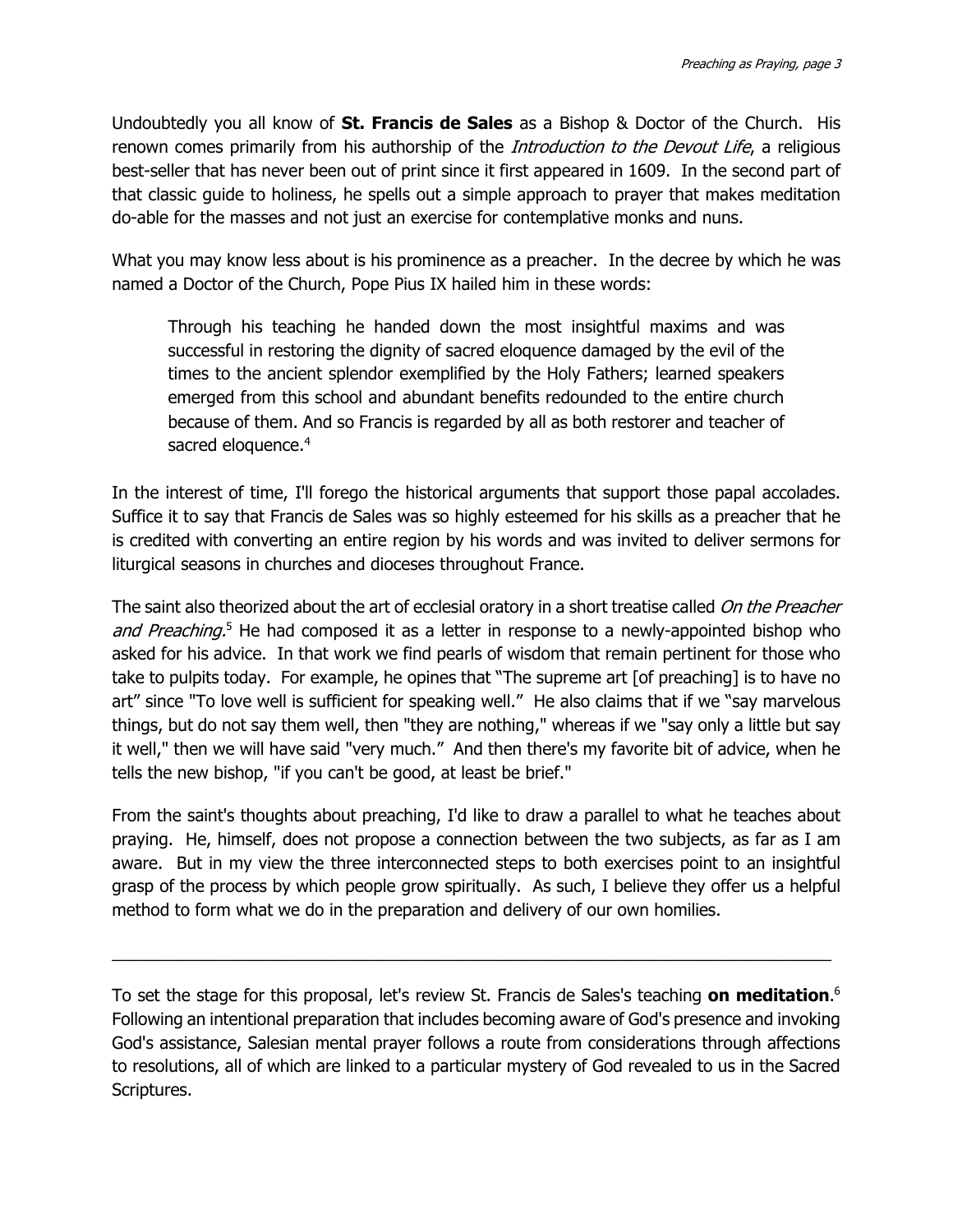For this way of praying, the saint counsels us to use our imagination to concentrate upon a particular person or place or happening in which God acts. We best accomplish this by closely reading a biblical story and picturing ourselves as being present then and there. By focusing our consciousness in this way  $-$  by putting ourselves into the scene  $-$  we become part of a living story. We see what is happening. We hear the words being spoken. We touch those present. By means of our physical senses, we mentally conjure the reality of the divine mystery before us.

It may seem like we're just making things up. But focusing our attention in this imaginative way serves to re-present the event to us and thus to draw us into an encounter with God. With that mystery in mind, we then allow the Holy Spirit to guide us from thought to feeling to action.

First, by an act of our mind, we give thorough **consideration** to one or more details about the scene we are picturing. What's really going on there? What is actually being said there? What do we hear in the specific words used? What do we see in how people react to what's happening? What do we actively think – about the event being narrated and about ourselves as re-living that event in the present moment?

But this narrative thinking is no mere intellectual exercise. The purpose of considering the biblical story with such thoughtfulness is to arouse in us a sense of the holy. It seeks to excite an affection in our hearts that inspires us in a sacred way. This second element is pivotal to the process of prayer, for it is in and on the human heart that the Spirit acts most powerfully.

St. Francis de Sales enumerates the possible affections we may excite in this process: "love of God and neighbor, desire for heaven and glory, zeal for the salvation of souls, imitation of the life of our Lord, compassion, awe, joy, fear of God's displeasure, judgment, and hell, hatred of sin, confidence in God's goodness and mercy, and deep sorrow for the sins of our past life."<sup>7</sup> Whatever be the kind of affection that arises through our reflection, the point he emphasizes here is to allow our hearts to be touched by God, to be kindled by the flame of divine inspiration. And being so stirred to feel something for God and about God and with God, we will thereby be moved to act in union with the divine will.

That's the last step, and it, too, is an important one. Contrary to popular thinking about spirituality, devotion, according to St. Francis de Sales, is not simply a thought or a feeling. Holiness is something to be enacted! Thus, Salesian meditation always concludes with a resolution, a decision to do something specific and concrete, preferably something we can accomplish that day. This is how conversion comes alive. We seek an alignment between our human reality and the divine mystery about which we prayed, in a way that directs us to change our lives for the better.

Considerations, affections, and resolutions – these are the three progressions that drive meditation in the Salesian tradition. They arise from, and correspond to, the human faculties of our mind, our heart, and our will. Of the three, the affections of the heart occupy the central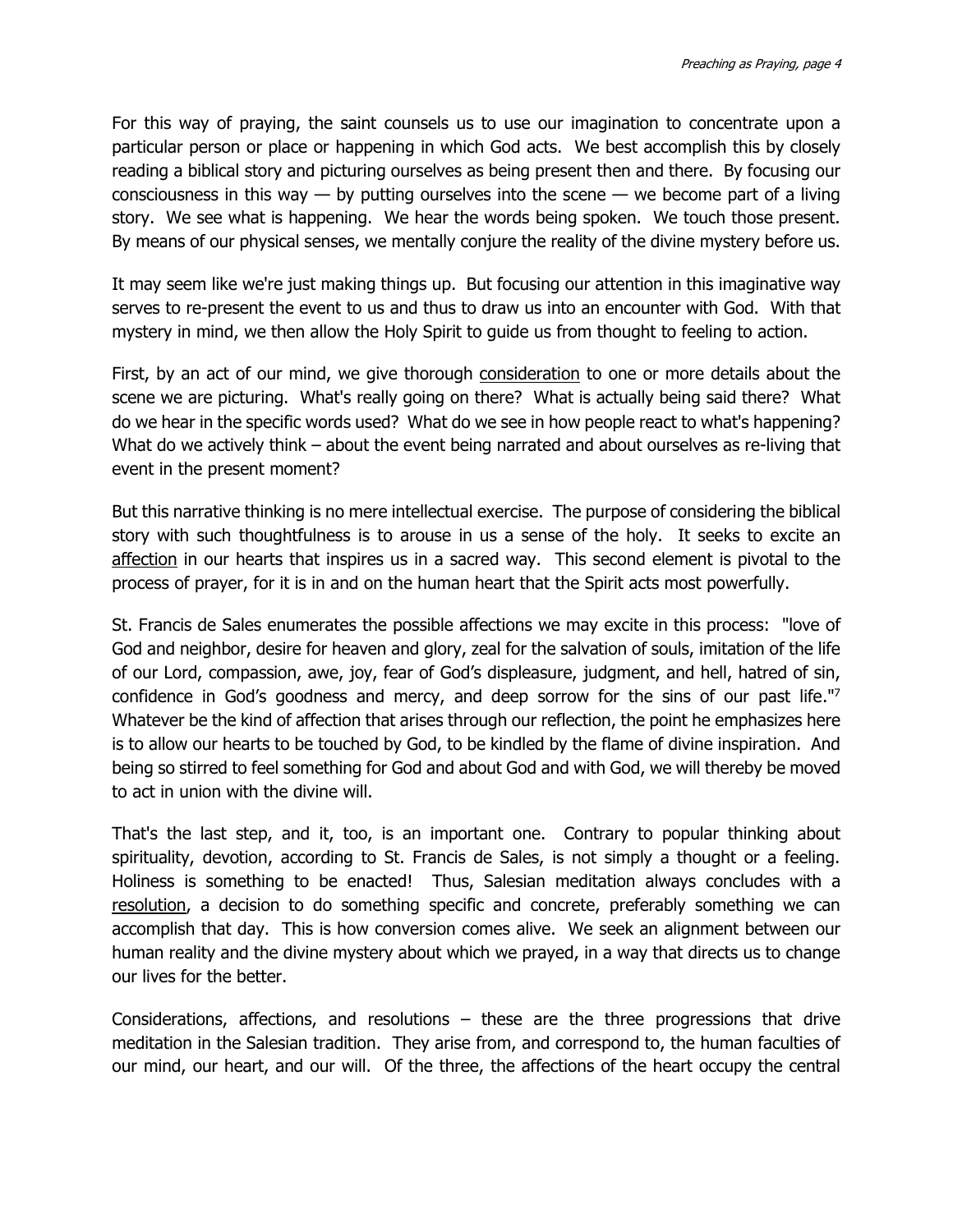place and play the decisive role in prayer. As we shall now see, a parallel triptych appears in the saint's advice on preaching, where once again the middle term stands as the most important. $8$ 

\_\_\_\_\_\_\_\_\_\_\_\_\_\_\_\_\_\_\_\_\_\_\_\_\_\_\_\_\_\_\_\_\_\_\_\_\_\_\_\_\_\_\_\_\_\_\_\_\_\_\_\_\_\_\_\_\_\_\_\_\_\_\_\_\_\_\_\_\_\_\_\_\_\_\_\_\_

In his letter **On the Preacher and Preaching**, St. Francis de Sales offers this definition of the homiletic task: "to preach is the publication and declaration of God's will … to the end of instructing and moving (people) to serve his divine Majesty in this world so as to be saved in the next." To accomplish this, the saint says, "the preacher must bring light to the intellect and warmth to the will."

So, in the first place, preaching entails instruction. Just as mental prayer begins with the mind, in thoughtful consideration of a biblical mystery, so preaching needs to "bring light to the intellect" with regard to the biblical texts that are proclaimed.

Especially in an age when biblical literacy is on the wane — where it exists at all! — we have much to do in helping people to understand God's holy Word. But this does not mean that preaching is primarily exegesis or catechesis.<sup>9</sup> Talk from the pulpit is not meant to be an academic lecture on the fine points of biblical scholarship, or a lesson in religious education filled with theological terminology or the jargon of ecclesiastical discourse. Frankly, either would overwhelm most people in the pews!

Instead, we would do well to adopt the Salesian admonition of speaking briefly but well, and to recognize the limited ability of listeners to pay attention, let alone assimilate what we are saying. As a popular dictum puts it: "the mind can only absorb what the backside can endure"! So, while we do need to get people to think biblically and spiritually, homiletic instruction can be more effective if we focus on a singular aspect of the day's readings. A striking development or dominant image or memorable saying — exploring just one dimension to the sacred story told on this particular day, or expounding on just one insight from this particular passage, can suffice to make a powerful and lasting impact.

Preaching also includes motivation. Just as mental prayer concludes with a resolution on how to act in keeping with divine inspiration, so preaching needs to "bring warmth to the will" by moving hearers to act on God's Word in their lives.

Especially in an age that relegates religion to worship — at least for those who still go to Church! — we have much to do in helping people to bring their faith to bear on all aspects of their lives. But note that in the homiletic progression that Francis de Sales suggests, the call to action is a final step, not a first one. For this saint, preaching does not begin with morality, nor does it speak primarily in exhortations ("let us …") or demands ("should" or "must") for Christian living.

We find an echo of this in Pope Francis, who said in his first published interview that "the proclamation of the saving love of God comes before moral and religious imperatives," whereas "(t) oday sometimes it seems that the opposite order is prevailing." $10$  Of course, both the pope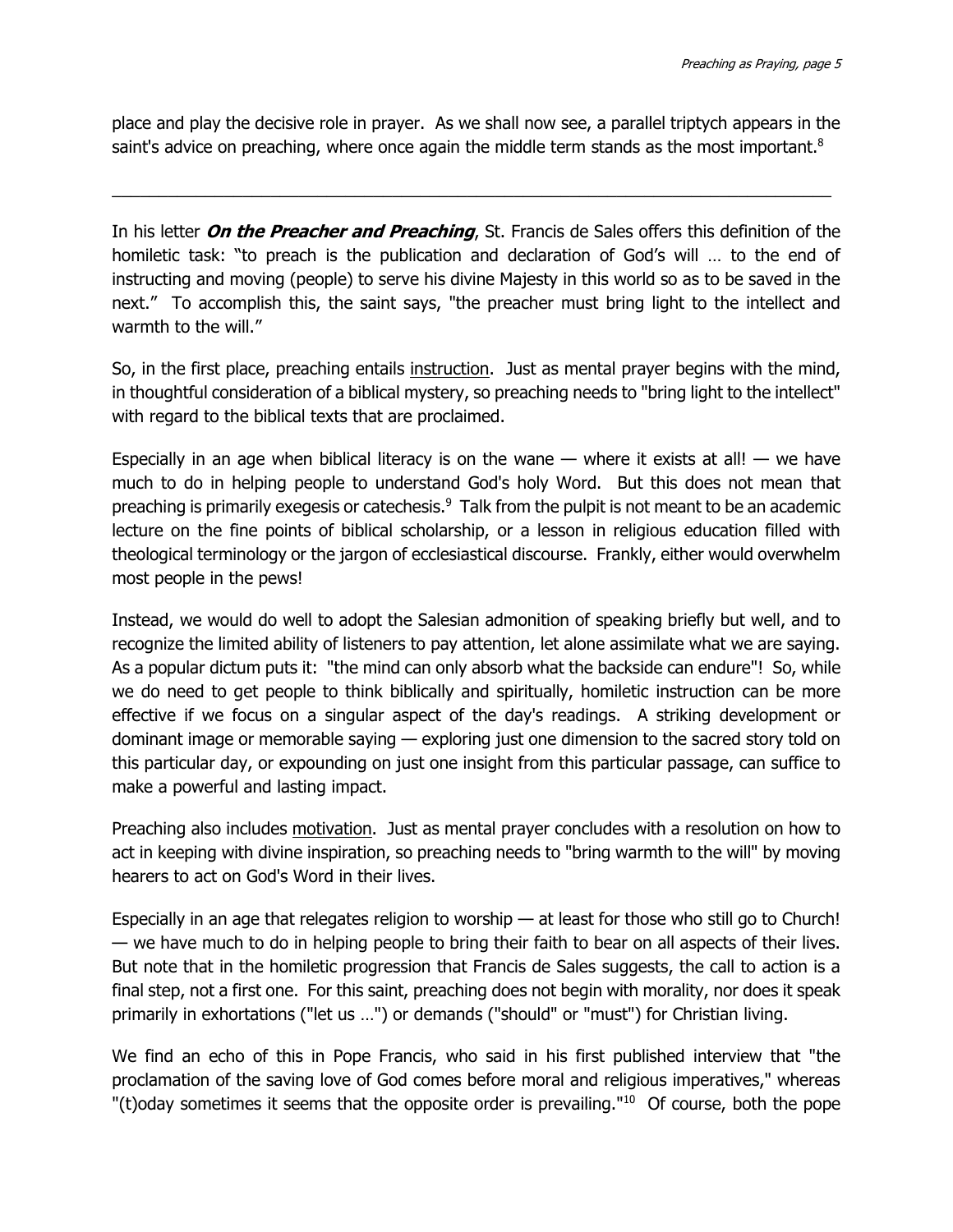and the saint are concerned that preachers inspire people to lead good lives. But when we start with that, or focus exclusively on that, our words risk falling on deaf ears, and our homilies end up sounding like a "command" performance rather than a declaration of God's saving deed that inspires and impels the hearer to act accordingly.

For St. Francis de Sales, that impulsion comes from the middle element in the process, the bridge between intellect and will that be the human heart. In the course of mental prayer, this link is forged by the affections, which are stirred by consideration of the biblical mystery and which move the will to a resolute response to that revelation. So, too, in the process of preaching, affective delight at God's Good News connects knowledge of the biblical text with the conversion that follows as the effect of hearing the sacred Word.

Francis de Sales is careful to distinguish what he means by giving "delight" in preaching. Far from his mind is any notion that a preacher should be an entertainer! Nor does he think it occurs when an audience is impressed by the preacher's oratorical flair or rhetorical skill. The delight in one's heart of which the saint speaks comes from appreciating the Word of God itself, just as teaching the intellect and moving the will are dependent on that same Word. This delight is what Pope Francis calls "new joy in the faith" that comes from hearing the preached word, whose message at heart is always "the God who revealed his immense love in the crucified and risen Christ."<sup>11</sup>

In other words, the Gospel delight to which St. Francis de Sales alludes is the fruit of persuasion. It comes from the conviction that we are able to live differently or live better in light of what God has revealed in the sacred Scriptures. I say he alludes to that because this seventeenth-century Master generally presumes that effective teaching, on its own, will motivate listeners to lead a good life.

Unfortunately, our experience today is not the same. Our congregations actually need to be persuaded, to hear directly and experience personally the link between God's saving truth and their lived response. Our homiletic task is to make that connection for them and with them. As Pope Francis puts it, "Everyone needs to be touched by the comfort and attraction of God's saving love, which is mysteriously at work in each person, above and beyond their faults and failings."<sup>12</sup>

That task of connecting God's love and our life is probably more challenging today than in our saint's time. However unwittingly, our culture has inculcated, even in believers, a certain indifference to the appeal of God's Word. With so much information at hand through a variety of technological means, the unconscious tendency for a congregation is to say "so what?" when confronted with a biblical truth newly disclosed to them. With so many demands on everyone's time in the hectic pace of contemporary life, the unspoken question "why should I?" confronts any preacher's attempt to exhort faith-filled behavior.

Consequently, in order to foster a desire for holiness, where today it is not necessarily assumed, the preacher must actually give his congregation "good news." More than providing knowledge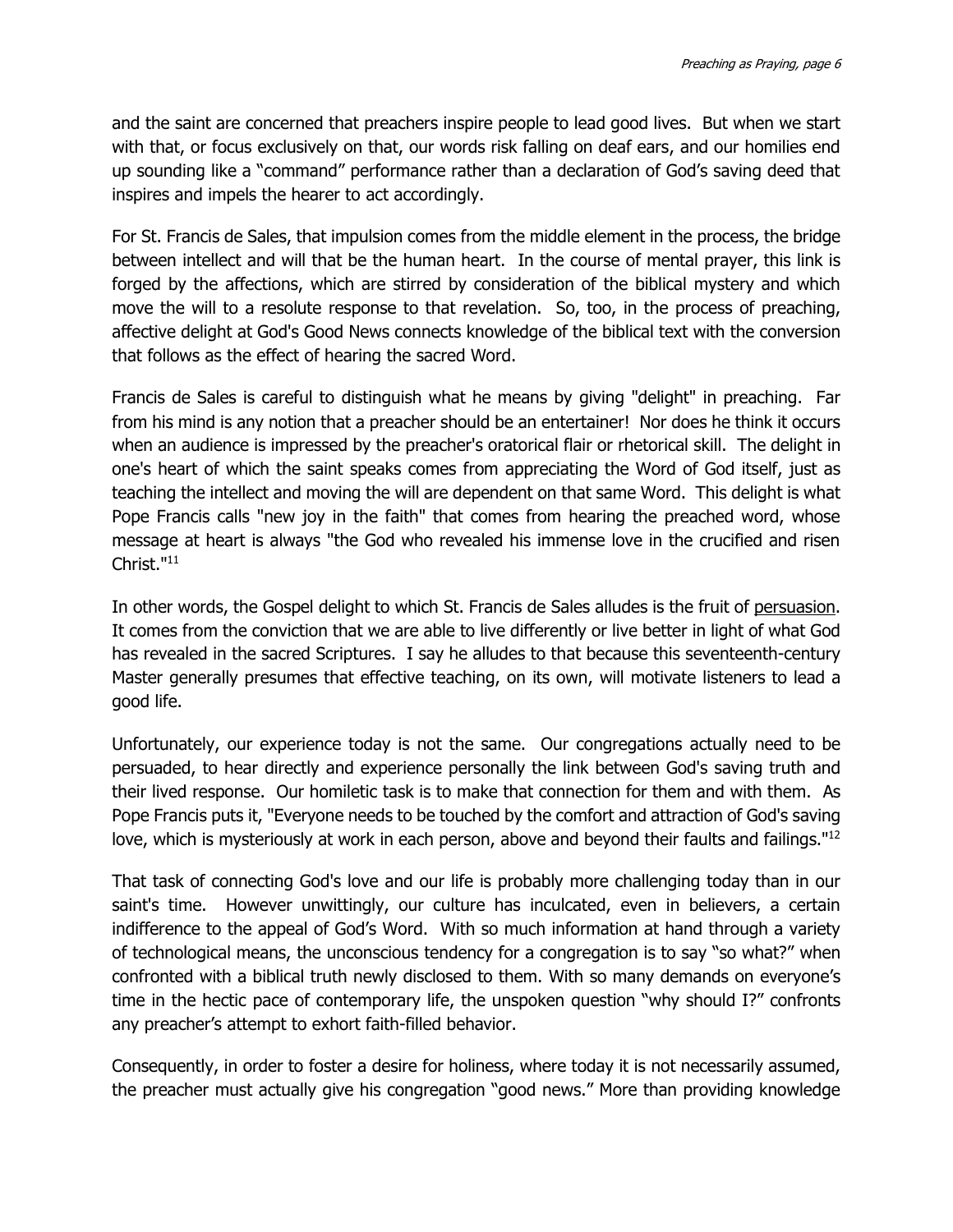about the text, the preacher needs to convince his hearers as to why biblical truth is really "news" for them in the current situation of their lives. More than exhorting a way of acting on the part of humans, the preacher has to win them over to seeing how God's words and deeds in Sacred Scripture are themselves "good" for them, in a way that no other good in this world can match or surpass.

For St. Francis de Sales, the homily registers as truly Good News when we preach God's Word "cor ad cor." In his letter On the Preacher and Preaching, he explains this classic phrase:

In a word, it means to speak with affection and devotion, with simplicity and candor, and with confidence, and to be convinced of the doctrine we teach and of what we persuade. … Our words must set aflame, not by shouts and unrestrained gestures, but by inward affection. They must issue from our heart rather than from our mouth. We must speak well, but heart speaks to heart, (whereas) the lips speak only to men's ears.

To speak "cor ad cor" is to be inspired and inspiring. For this to happen, the preacher himself must hear the good news, so that those who listen to him will, in turn, see and hear what is so good about the news that he is proclaiming in the homily. And that brings preaching back, full circle, to praying.

\_\_\_\_\_\_\_\_\_\_\_\_\_\_\_\_\_\_\_\_\_\_\_\_\_\_\_\_\_\_\_\_\_\_\_\_\_\_\_\_\_\_\_\_\_\_\_\_\_\_\_\_\_\_\_\_\_\_\_\_\_\_\_\_\_\_\_\_\_\_\_\_\_\_\_\_\_

It has always and rightly been said that effective preaching begins with praying, that the preacher needs first to be a man of prayer. But what I am suggesting today goes beyond that. In my view, Salesian spirituality guides us to treat **preaching as praying**. Why? Because the process that goes on in our hearts when we speak with God in meditation is the same process that we can follow when we speak to people from the pulpit.

In prayer, the Holy Spirit speaks to our own hearts, inspiring them with affections that flow from a consideration of supernatural mystery and that lead to a resolution to act in accord with that divine revelation. In preaching, the effective homilist speaks in similar fashion to the hearts of others, persuading them with the Good News that is expressed in the texts of the Bible and that is enacted in the lives of believers.

The key to both is the middle term  $-$  affections in prayer and persuasion in preaching. By connecting the divine Word to human hearts – our own and our people's – we thereby "continue the sanctifying work of Christ" that Pope Francis reminds us is our priestly mission.<sup>13</sup>

When we bring these complementary methodologies together, our homilies will engage people in a way consistent with, and distinctive to, liturgical experience. Our preaching becomes praying as from the pulpit we lead those in the pews through the same spiritual progression that has the power to transform their lives. From head to heart to will, from instruction to persuasion to motivation – that's how divine inspiration can and will happen!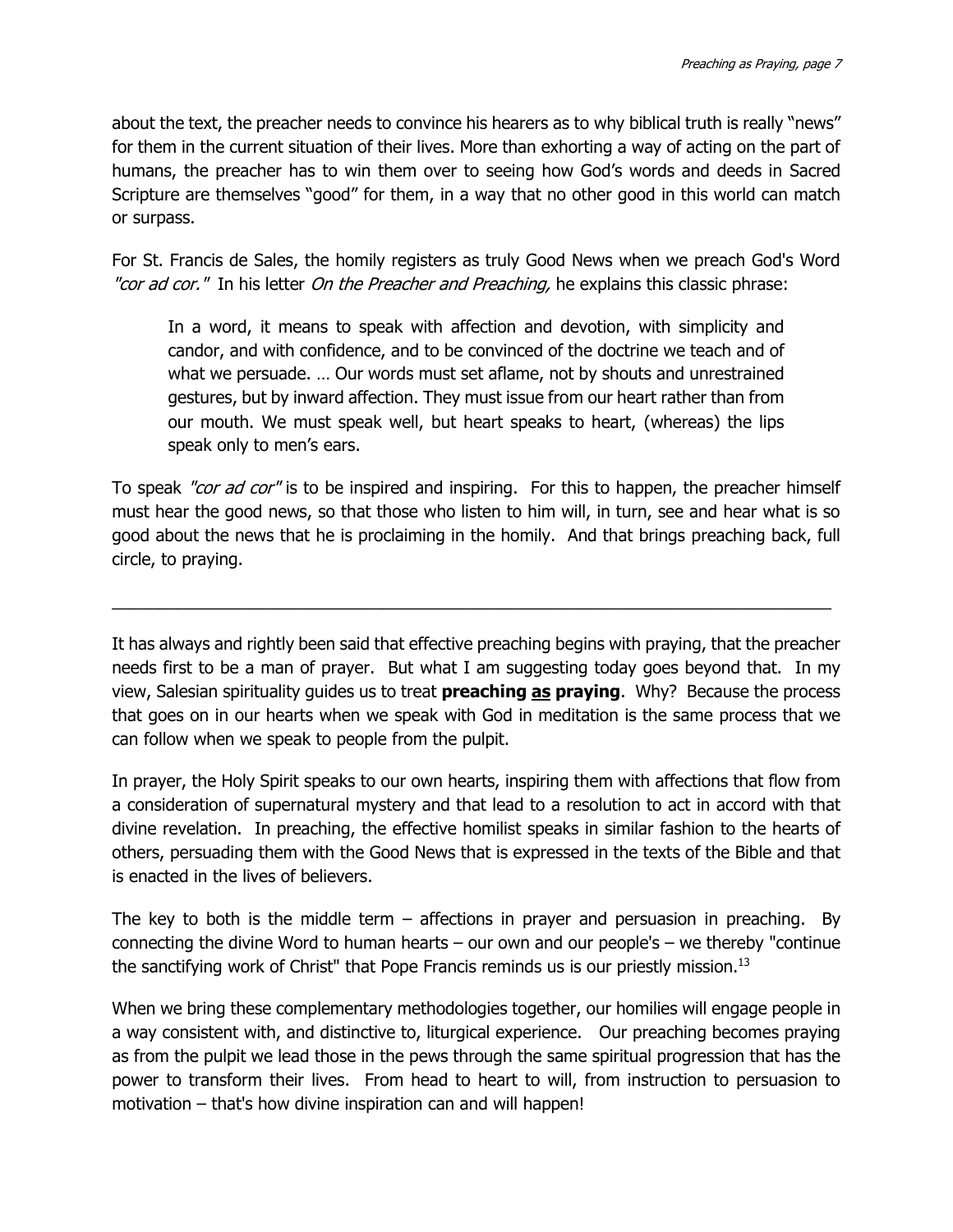For ourselves, when we preach as we pray, we fulfill the prayer said before we preach, namely, for God to be in our hearts and on our lips that we might proclaim his holy Gospel worthily and well. For our people, preaching as praying becomes their "ordinary means of inspiration," as St. Francis de Sales calls it, for "Inspiration is a heavenly ray which brings into (their) hearts a light full of heat, by which it makes (them) see the good and inflames (them) with a desire to pursue it." 14

My hope today has been to show you that the complementary methods of praying and preaching proposed by St. Francis de Sales provide a practical and effective response to the criticism of clergy with which I introduced this talk. For the Salesian emphasis on preaching "cor ad cor" offers a sure and certain way to communicate an experience of the God of faith, whom all people yearn to encounter, more so than the God of religion, whom so many today have abandoned.

And when we hear and speak the Good News of our merciful God, we will give voice to that positivity<sup>15</sup> and fervor,<sup>16</sup> that warmth and joy<sup>17</sup> about which the Holy Father also speaks in Evangelii gaudium. Then the Sunday experience in our parishes will no longer be sad  $-$  for the people or the priest!

By preaching as we pray, we can realize what Pope Francis means when he says, "The homily can actually be an intense and happy experience of the Spirit, a consoling encounter with God's word, a constant source of renewal and growth."<sup>18</sup> My prayer is that God's grace will make it so for all of you.

+ May God Be Blessed +

<sup>&</sup>lt;sup>1</sup> POPE FRANCIS, Apostolic Exhortation *Evangelii Gaudium*, to the Bishops, Clergy, Consecrated Persons and the Lay Faithful on the Proclamation of the Gospel in Today's World (24 November 2013), no. 135. l

<sup>&</sup>lt;sup>2</sup> GIULIO CIRIGNANO, "La conversione chiesta da Papa Francesco: Abitudine non è fedeltà," /'Osservatore Romano (22-23 July 2017). The article (available at http://ilsismografo.blogspot.com/2017/07/vaticano-la-conversione-chiesta-dapapa.html) is excerpted from a chapter entitled "Il clero dorme" ("The Clergy Sleeps") in Bellezza del gaudio evangelico. Al centro della vita cristiana (Livorno: Mauro Pagliai Editore, 2017).

<sup>&</sup>lt;sup>3</sup> See THOMAS F. DAILEY, "From Francis to Francis: How a Saint and a Pope Share a Vision of Preaching," in Joseph Chorpenning, Thomas Dailey, and Daniel Wisniewski (eds.), Love Is the Perfection of the Mind: Salesian Studies Presented to Alexander T. Pocetto, OSFS on the Occasion of His 90<sup>th</sup> Birthday (Center Valley, PA: Salesian Center for Faith & Culture, 2017), pp. 19-34.

<sup>4</sup> PIUS IX, Apostolic Brief Dives in Misericordia Deus (16 November 1877). Translation available at www.desales.edu/ \_fileserver/salesian/PDF/PiusIX-Dives.pdf

<sup>&</sup>lt;sup>5</sup> FRANCIS DE SALES, On the Preacher and Preaching, translated with an introduction and notes by John K. Ryan (Chicago: Henry Regnery Co., 1964).